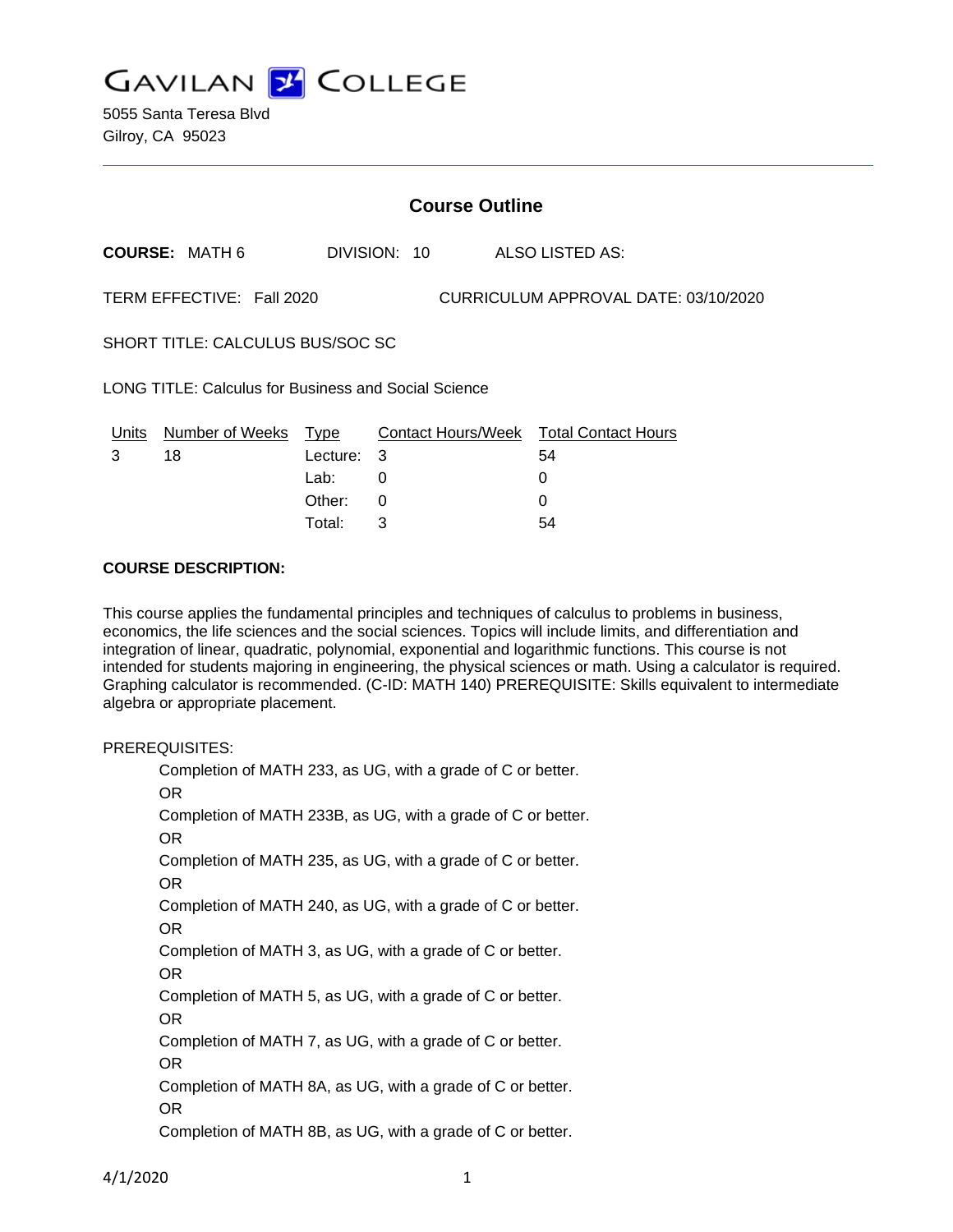OR Completion of MATH 12, as UG, with a grade of C or better. OR Completion of MATH 14, as UG, with a grade of C or better. OR Completion of MATH 1A, as UG, with a grade of C or better. OR Completion of MATH 1B, as UG, with a grade of C or better. OR Completion of MATH 1C, as UG, with a grade of C or better. OR Score of 33 on Intermediate Algebra OR Score of 13 on Pre-Calculus OR Score of 2700 on Accuplacer Math OR Score of 2600 on MM CCCApply Math OR Score of 2600 on MM Placement Tool Math

COREQUISITES:

CREDIT STATUS: D - Credit - Degree Applicable

GRADING MODES

L - Standard Letter Grade

REPEATABILITY: N - Course may not be repeated

SCHEDULE TYPES:

02 - Lecture and/or discussion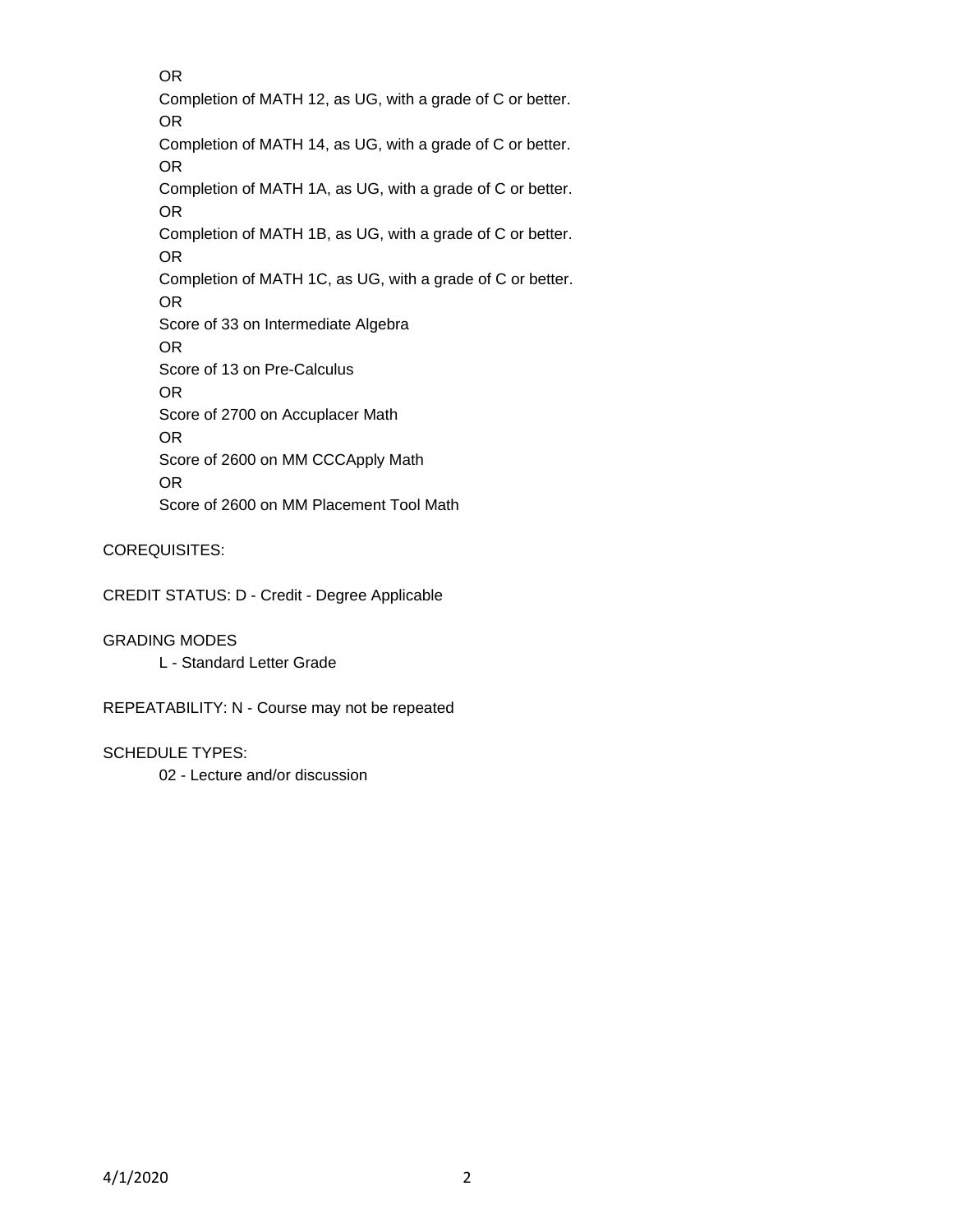### **STUDENT LEARNING OUTCOMES:**

By the end of this course, a student should:

1. Analyze properties of quadratic functions and their graphs. Applications in business, social sciences and life sciences will be chosen to demonstrate knowledge in polynomial and rational functions.

2. Find derivatives of polynomials, rational, exponential, and logarithmic functions. Use the rules for sums as well as use product and quotient and chain rules to solve problems involving complex equations.

3. Use calculus to sketch the graph of functions using horizontal and vertical asymptotes, intercepts, and first and second derivatives to determine intervals where the function is increasing and decreasing, maximum and minimum values, intervals of concavity and points of inflection.

4. Analyze the marginal cost, profit and revenue when given the appropriate function; determine maxima and minima in optimization problems using the derivative; use derivatives to find rates of change and tangent lines; and use calculus to analyze revenue, cost, and profit. Apply this to applications in business, economics, and the life sciences.

5. Work with the definite integral as a limit of a sum and relate it to the fundamental theorem of calculus.

6. Find definite and indefinite integrals by using general formulas, substitution, integration by parts, integral tables, and other integration techniques. Use integration techniques and apply them to business and economic applications and to the life sciences.

# **CONTENT, STUDENT PERFORMANCE OBJECTIVES, OUT-OF-CLASS ASSIGNMENTS**

Curriculum Approval Date: 03/10/2020 TOPIC 1: 3 HOURS CONTENT: Review Cartesian coordinate system, graphing, definitions of a function, and these applications in business and life science. Basic graphing of functions and graph transformations: vertical, horizontal shifts, reflections, expansions, and contractions. SPO: Perform algebra operations to demonstrate understanding of function, set theory, graph of an function and table values as representative of a function. Perform transformation of a function in one or many composite forms. TOPIC 2: 3 HOURS CONTENT: Linear functions and straight lines. Concept of intercepts, slope of line and standard form of linear functions. Quadratic functions, equations and inequalities. Properties of quadratic functions and their graphs. SPO: Demonstrate the understanding of standard form of linear equations, as well as slope-intercept form and point slope form. Be able to convert back and forth from each one of the forms. Describe the quadratic function and its graph, or parabola. Find solutions of quadratic equations and the transformation of the standard parabola.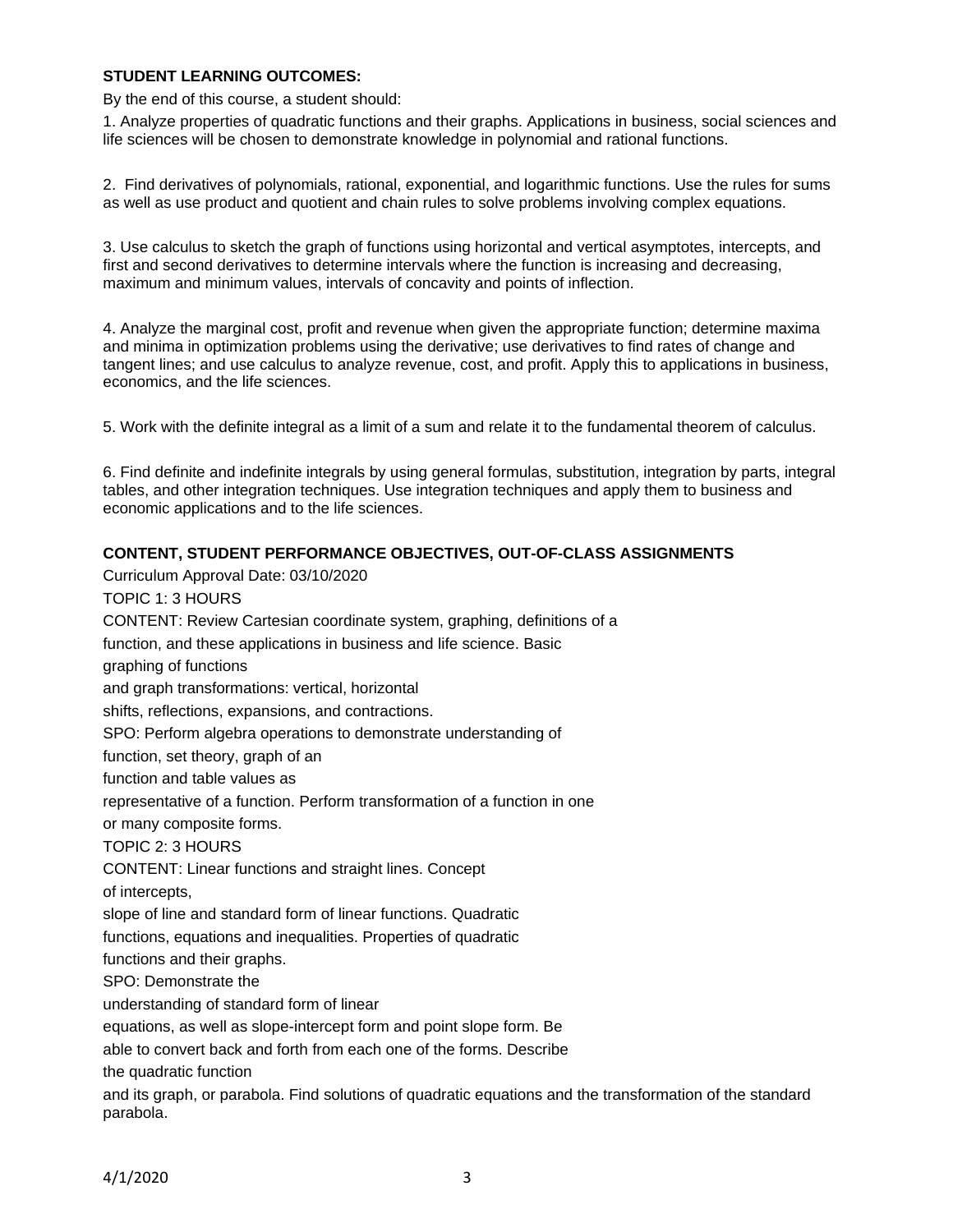TOPIC 3: 4 HOURS

CONTENT: Polynomial and rational functions, Polynomial

root

approximation, regression polynomials. Exponential functions, natural base e, growth and decay applications.

SPO: Find the root of an polynomial function. Approximate the result using graphs.

Describe vertical and horizontal asymptotes. Evaluate

exponential function of different bases: 10, e, etc. Graph these

functions. Solve equations involving e of different exponents.

TOPIC 4: 3 HOURS

CONTENT: Inverse function of exponential function: logarithmic

function. Properties of logarithmic functions and how to calculate

log values. Apply these topics in finance and life sciences.

Present

value, future value.

SPO: Describe, compare and contrast the relationship between log

functions and exp functions. Properties of logarithmic functions.

Able to use calculator to evaluate

logarithms and apply it in business

and life science applications.

TOPIC 5 3 HOURS

CONTENT: Review rate of change and slope. Introduce instantaneous rate

of change, limits. How to evaluate limits

and the limits of

difference quotients of various functions.

SPO: Demonstrate the use limits to calculate instantaneous rate of change, slope of a graph and slope of the tangent line. Find values of the slope of a function. Determine the existence of a limit.

TOPIC 6 3 HOURS

CONTENT: Apply the techniques of limits to formulate derivatives. Exam

the nonexistence of the derivatives of

certain type of functions.

Derivative of a constant function, power rule, derivative of a constant

times a function, sums and differences of functions.

SPO: Perform differentiation of a function. Use

power rule to

differentiate power functions. Describe, compare and contrast the

effect of a constant times a function, and sum and difference rule.

TOPIC 7: 3 HOURS

CONTENT: Derivatives of products and

quotients of various functions.

How to apply chain rule in power form.

SPO: Apply product and quotient rules to obtain derivatives of certain

functions. Solve real life examples. Use chain rule for

power

functions to differentiate complex functions. Combine rules of differentiation.

4/1/2020 4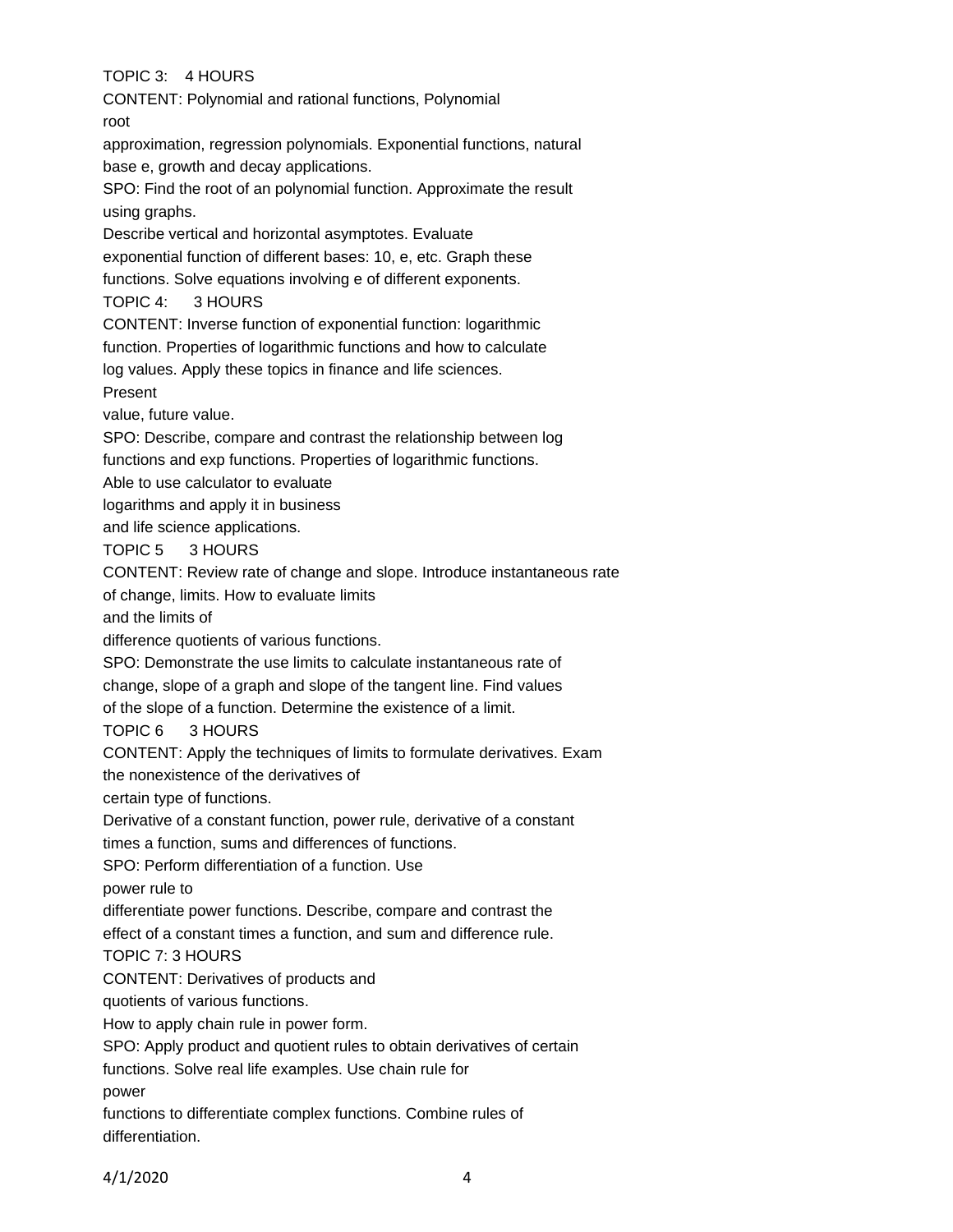TOPIC 8: 3 HOURS CONTENT: Study marginal analysis in business and economics. Continuity and graphs. First derivative and graphs SPO: Employ marginal analysis in business and economics. Use differentiation to find, marginal profit, break-even points. Describe, compare and contrast continuity, continuity properties, infinite limits and solve inequalities using continuity properties. TOPIC 9: 3 HOURS CONTENT: second derivative and graphs. Optimization: absolute maxima and minima. SPO: Find second derivative of a function, if it exists, inflection point, concave up and concave down. Use the information from the first and second derivatives to sketch curves. Solve applied optimization problems, maximizing revenue and profit, etc. TOPIC 10: 3 HOURS CONTENT: The constant e and continuous compound applications. Derivatives of logarithmic and exponential functions. SPO: Apply various differentiation forms that involve exponential and logarithmic functions. Use the methods to compute growth time, compounded interest, half-life of substance, etc. TOPIC 11: 3 HOURS CONTENT: Use chain rule for differentiation of logarithmic and exponentiation function. Introduction of antiderivatives and indefinite integrals. SPO: Use chain rule to find derivatives of complex logarithmic function and exponential functions. Use this method to find growth rate, maximizing profit, etc. TOPIC 12: 3 HOURS CONTENT: Antiderivatives and definite and indefinite integrals. Integration by substitution, reversing the chain rule. Application of integration by substitution and additional substitution techniques. SPO: Use the substitution method, also called the change of variable method, to simplify complex equations. Apply this technique in various applications. TOPIC 13: 3 HOURS CONTENT: Introduction to the definite integrals: rate, area and distance. Definite integrals as limit of a sum between upper and lower bound.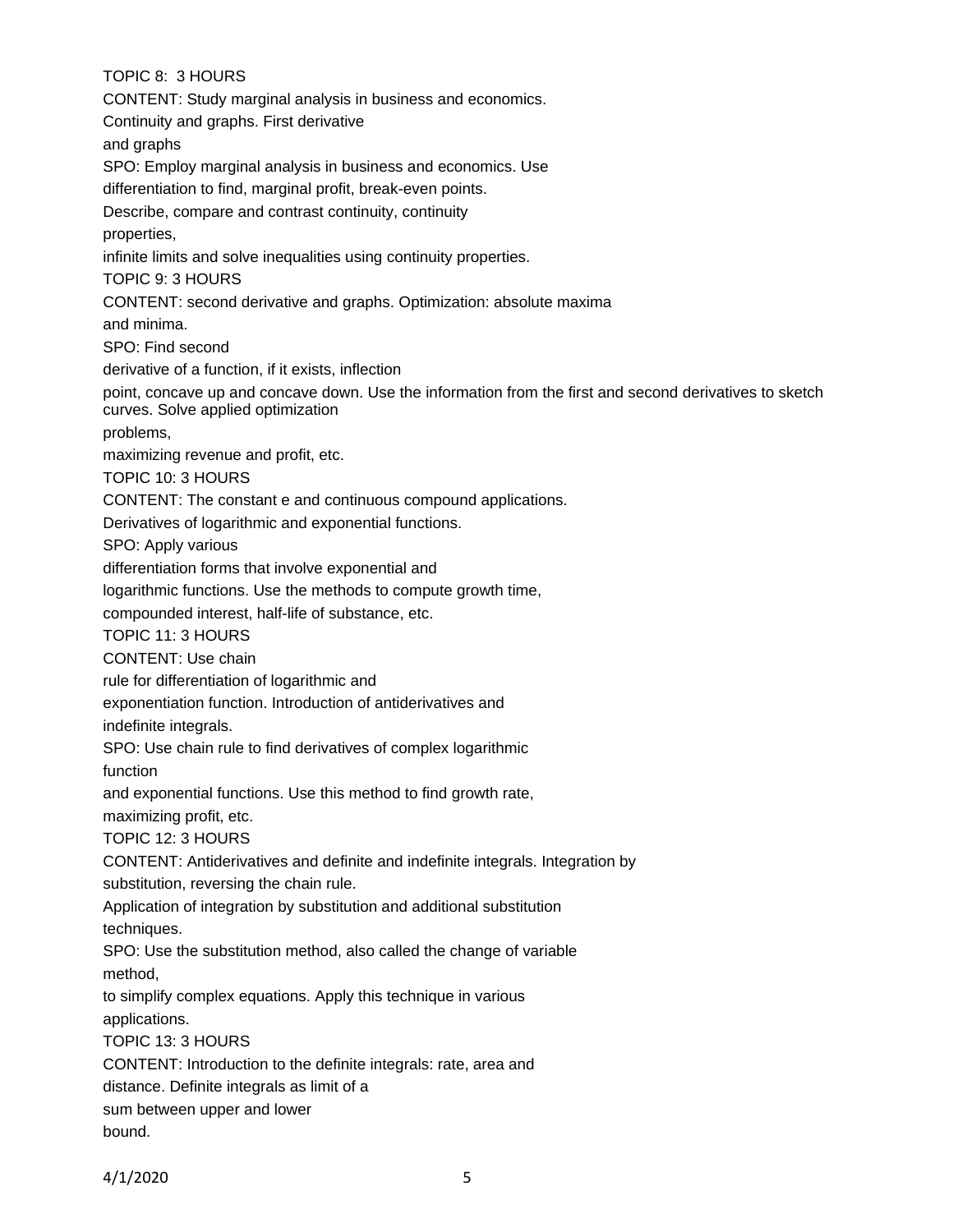SPO: Demonstrate the knowledge of finding limit of sum over the interval, [a and b]. Use this technique to evaluate areas between the upper bound, a, and lower bound, b. Find average value of a continuous function. TOPIC 14: 3 HOURS CONTENT: Area between curves and its application including area between a curve and the x-axis, area between two curves. SPO: Find area between curves by evaluating the definite integral. Determine areas between graphs crossing the x axis and curves crossing each other. Use this in applications in business and economics. TOPIC 15: 3 HOURS CONTENT: Integrations by parts. Study the formula and how to apply it in real life examples in business and economics.. SPO: Describe, compare and contrast the relationship between product rule of differentiation and integration by parts. Use integration by parts formula to solve various type of integration problems. TOPIC 16: 3 HOURS CONTENT: Integrations by tables. Learn how to use table of integrals and how to use the reduction formulas. Approximate definite integrals as a sum. SPO: Identify proper formula from the table of integrals to solve complex problems. Apply various integration techniques. TOPIC 17: 3 HOURS CONTENT: Double integrals. How to calculate average value over rectangular regions as well as volume and double integrals. A comprehensive review of all the material in this course. SPO: Utilize the integration techniques to operate on functions with two or more variables with respect to one of the variables by treating all the other variables as though they were constants. Perform integration on different variable sequences. TOPIC 18: 2 HOURS CONTENT: Final exam. SPO: Final exam should include all the material covered in the semester with more emphasis on the integration portion since the last test.

### **METHODS OF INSTRUCTION:**

Lecture/Discussion mode of instruction. Student input is encouraged throughout presentations, i.e. students are invited to ask questions and to answer questions during the lecture. Students may also have two projects to demonstrate the understanding of concept of slope vs. differentiation and area vs. integration. Alternatively, students may have the option of presenting another topic for review.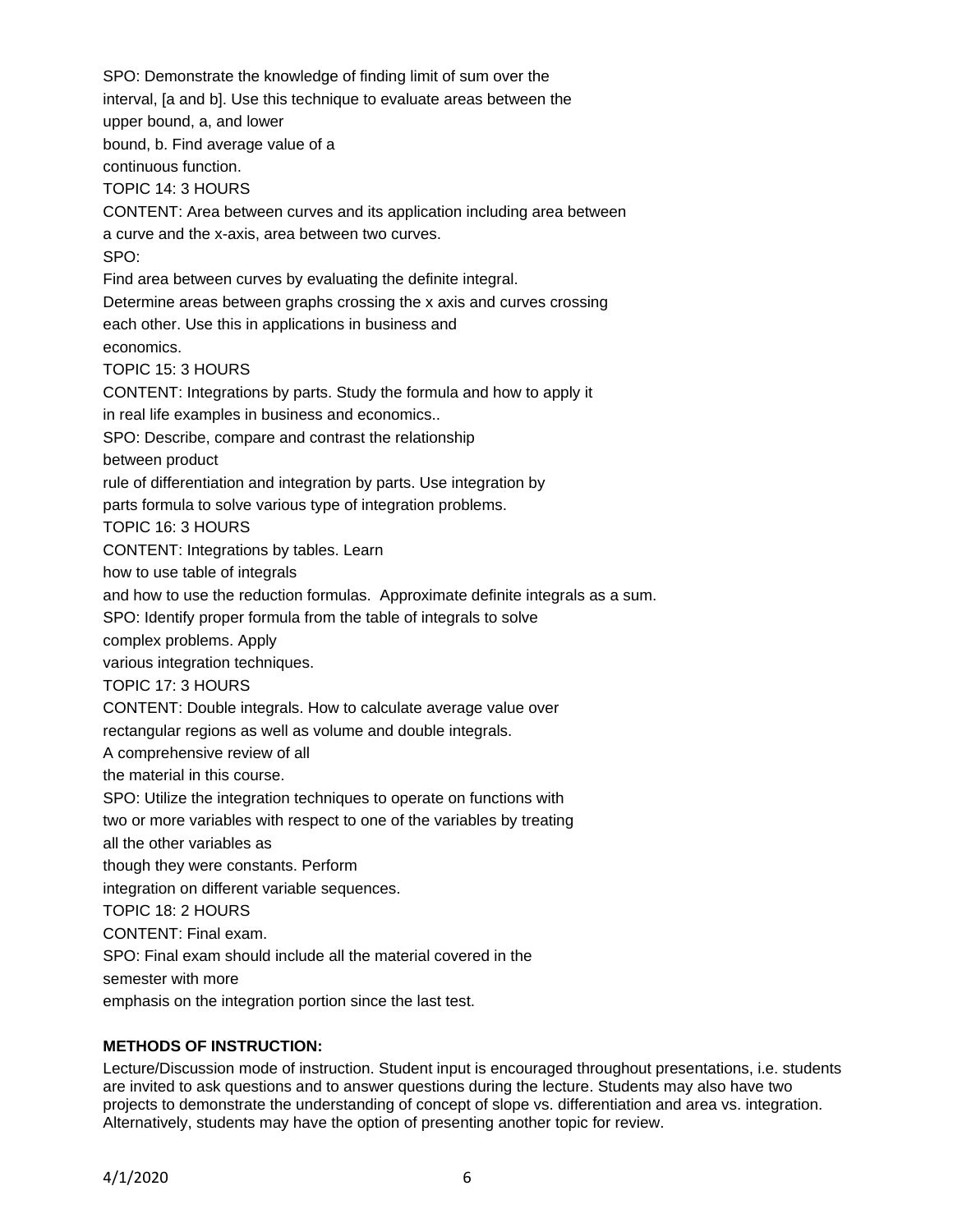## **OUT OF CLASS ASSIGNMENTS:**

Required Outside Hours: 108

Assignment Description: Assignments outside of class will mainly be reading, homework, and/or take-home quizzes.

### **METHODS OF EVALUATION:**

Problem-solving assignments Percent of total grade: 100.00 % Percent range of total grade: 100 % Homework problems; Quizzes; Exams; Other: Project

### **REPRESENTATIVE TEXTBOOKS:**

Required:

Barnett, Raymond A., Ziegler, Michael R. and Byleen, Karl E.,. College Mathematics for Business, Economics, Life Sciences, and Social Sciences, 12th edition. US: Prentice Hall, 2011. Or other appropriate college level text.

Reading level of text, Grade: 11th Verified by: Microsoft Word

Other textbooks or materials to be purchased by the student: Calculator is required and graphing calculator is recommended.